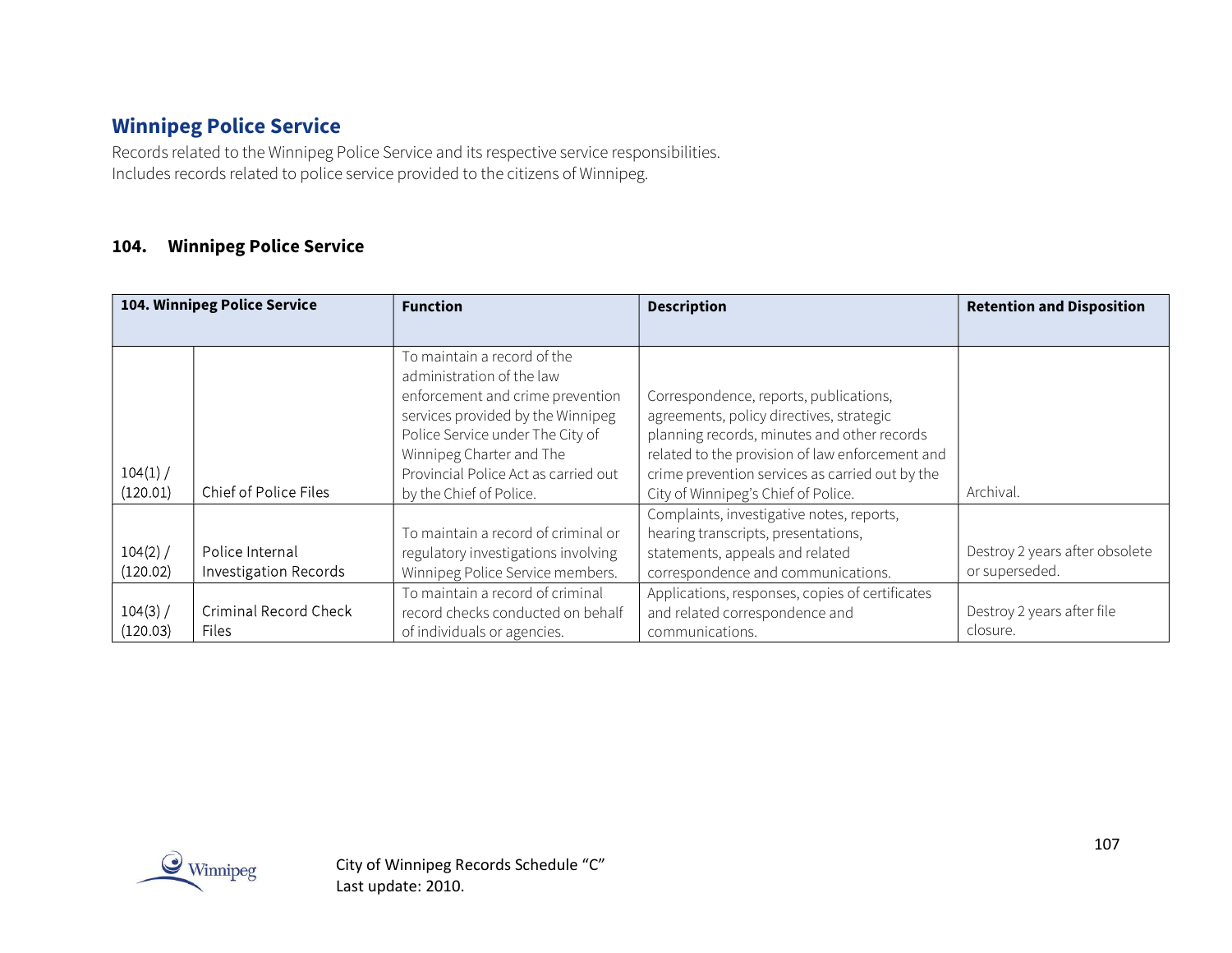## 105. Crime Investigations

|                        | 105. Crime Investigations                             | <b>Function</b>                                                                                                                                | <b>Description</b>                                                                                                                                                                                                                                                                                                                          | <b>Retention and Disposition</b>                                                                       |
|------------------------|-------------------------------------------------------|------------------------------------------------------------------------------------------------------------------------------------------------|---------------------------------------------------------------------------------------------------------------------------------------------------------------------------------------------------------------------------------------------------------------------------------------------------------------------------------------------|--------------------------------------------------------------------------------------------------------|
|                        |                                                       |                                                                                                                                                |                                                                                                                                                                                                                                                                                                                                             |                                                                                                        |
| 105(1) /<br>(121.01)   | <b>Criminal Records</b>                               | To maintain a record of individuals<br>charged and convicted of crimes<br>under The Criminal Code of Canada.                                   | Individual files include name, personal<br>information, charges, criminal histories,<br>personal descriptors and identifiers, dates of<br>sentencing and final disposition of cases and<br>other records collected under The Criminal<br>Records Act, The Youth Criminal Justice Act and<br>The Criminal Code of Canada.                    | Archival.                                                                                              |
| 105(2) /<br>(121.02)   | The DNA Act Records                                   | To maintain a file of DNA orders<br>issued by the Provincial Court.                                                                            | DNA orders, related informational records and<br>correspondence and other records collected<br>under The DNA Act.                                                                                                                                                                                                                           | Archival.                                                                                              |
| 105(3) /<br>(121.03)   | <b>Evidence Control Records</b>                       | To maintain a record of the<br>collection, storage and disposal of<br>evidence for use in criminal<br>investigations and court<br>proceedings. | Incident files, exhibit tracking records, evidence<br>control log sheets, disposal records including<br>release forms and auction records.                                                                                                                                                                                                  | Destroy 7 years after final<br>disposal of evidence.                                                   |
| 105(4) /<br>(121.04)   | <b>Fatality Report Records</b>                        | To maintain a record of the<br>investigations of homicides, sudden<br>deaths or accidental deaths, other<br>than a motor vehicle accident.     | Investigation notes and reports, statements,<br>autopsy reports, photographs and related<br>correspondence and communications.                                                                                                                                                                                                              | Archival.                                                                                              |
| $105(5)$ /<br>(121.05) | The Identification of<br><b>Criminals Act Records</b> | To maintain records obtained from<br>persons processed under The<br>Identification of Criminals Act.                                           | Fingerprints, photographs, physical<br>measurements and descriptions, purge and<br>pardon files, warrant files, associated logs and<br>all related correspondence and other records<br>collected under The Identification of Criminals<br>Act, The Criminal Records Act, The Youth Criminal<br>Justice Act and The Criminal Code of Canada. | Archival, unless immediate<br>destruction is required under<br>The Identification of Criminals<br>Act. |
| 105(6) /<br>(121.06)   | Lockup Records                                        | To maintain a record of persons<br>detained at the Provincial Remand<br>Centre or the Youth Correctional<br>Centre.                            | Arrest and detention records.                                                                                                                                                                                                                                                                                                               | Destroy 2 years after obsolete<br>or superseded.                                                       |

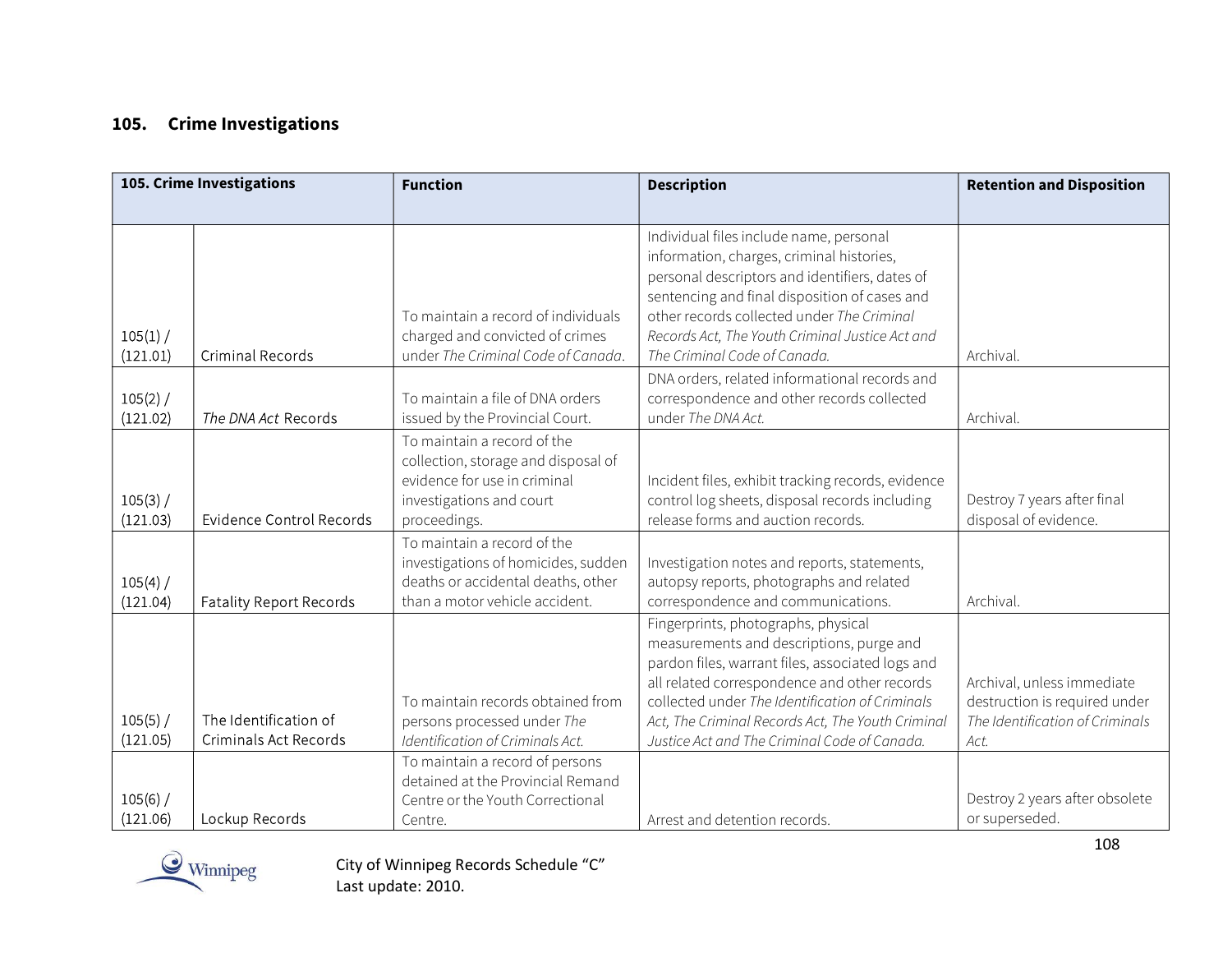| 105. Crime Investigations |                                                         | <b>Function</b>                                                                                                                            | <b>Description</b>                                                                                                                                                                                               | <b>Retention and Disposition</b>                  |
|---------------------------|---------------------------------------------------------|--------------------------------------------------------------------------------------------------------------------------------------------|------------------------------------------------------------------------------------------------------------------------------------------------------------------------------------------------------------------|---------------------------------------------------|
|                           |                                                         |                                                                                                                                            |                                                                                                                                                                                                                  |                                                   |
| 105(7) /<br>(121.07)      | <b>Missing Persons Files</b>                            | To maintain a record of missing<br>persons and requests for assistance<br>in locating<br>missing persons.                                  | Descriptions and reports of missing persons,<br>requests for assistance, investigation notes and<br>reports, related correspondence and<br>communications.                                                       | Destroy 1 year after file<br>closure.             |
| 105(8) /<br>(121.08)      | <b>Missing Persons Files</b><br>(Unusual Circumstances) | To maintain a record of missing<br>persons located deceased or under<br>unusual<br>circumstances and persons who<br>frequently go missing. | Descriptions and reports of missing persons,<br>requests for assistance, investigation notes and<br>reports, related correspondence, police reports.                                                             | Archival.                                         |
| 105(9) /<br>(121.09)      | Pawn Seizure Records                                    | To maintain a record of property<br>seized from pawn shops and to<br>support followup investigations<br>resulting from such seizures.      | Records of seized property and reports and<br>communications related to follow-up<br>investigations.                                                                                                             | Destroy 7 years after file<br>closure.            |
| $105(10)$ /<br>(121.10)   | Pawn Tracking Records                                   | To track pawned property for the<br>purpose of recovering stolen<br>property and for possible<br>prosecution.                              | Records of items received by pawn shops and of<br>persons selling items to pawn shops.                                                                                                                           | Destroy 2 years after obsolete<br>or superseded.  |
| 105(11)<br>(121.11)       | Police Investigative Report<br>Files                    | To maintain a record of police<br>investigations.                                                                                          | Information and statements, investigations<br>reports, autopsy reports, incident reports,<br>officers' reports, fingerprints, photographs,<br>correspondence and other documents related<br>to an investigation. | Destroy 25 years after obsolete<br>or superseded. |
| $105(12)$ /<br>(121.12)   | <b>Provincial Court Docket</b><br>Records               | To maintain a record of court<br>proceedings                                                                                               | Daily records of persons appearing before the<br>Provincial Court and the disposition of their<br>cases.                                                                                                         | Destroy after 5 years.                            |
| 105(13) /<br>(121.13)     | RCMP Crime Lab Records                                  | To maintain a record of RCMP crime<br>laboratory tests related to Winnipeg<br>criminal investigations.                                     | Laboratory test requests, test results, related<br>correspondence.                                                                                                                                               | Destroy 25 years after obsolete<br>or superseded. |
| 105(14)<br>(121.14)       | Stolen Vehicle Location<br>Records                      | To maintain a record of stolen<br>vehicle locations for analytical and<br>statistical purposes.                                            | Records of locations from where vehicles were<br>stolen or recovered.                                                                                                                                            | Destroy 6 months after record<br>creation.        |

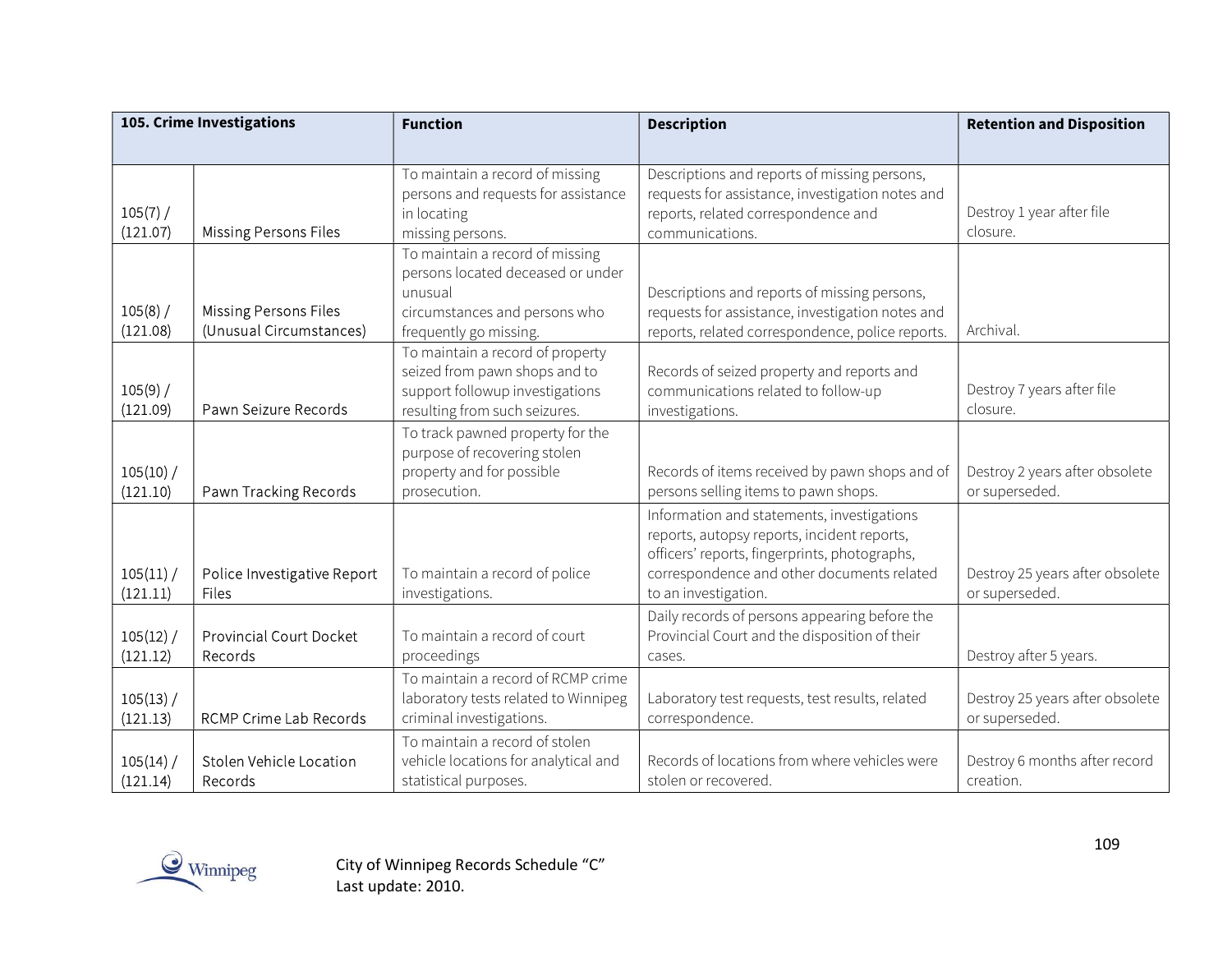| 105. Crime Investigations |                                                    | <b>Function</b>                                                                                                               | <b>Description</b>                                                                                       | <b>Retention and Disposition</b>                 |
|---------------------------|----------------------------------------------------|-------------------------------------------------------------------------------------------------------------------------------|----------------------------------------------------------------------------------------------------------|--------------------------------------------------|
|                           |                                                    |                                                                                                                               |                                                                                                          |                                                  |
| $105(15)$ /<br>(121.15)   | Stolen Vehicle Records                             | To assist in the investigation and<br>recovery of stolen vehicles.                                                            | Records of stolen vehicles, related incident<br>reports and examination and forensics records.           | Destroy 2 years after file<br>closure.           |
| 105(16)<br>(121.16)       | Vehicle Identification<br>Number Assignments       | To maintain a record of new Vehicle<br>Identification Numbers assigned<br>prior to 21.                                        | Records of assigned replacement Vehicle<br><b>Identification Numbers</b>                                 | Destroy 2 years after obsolete<br>or superseded. |
| $105(17)$ /<br>(121.17)   | Violent Crime Linkage<br>Analysis Reports (ViClas) | To maintain a record of reports<br>designed to assist in the solving of<br>serious crimes<br>or to identify repeat offenders. | Analytical reports related to serious and serial<br>crimes; related communications and<br>correspondence | Archival.                                        |

#### 106. Crime Prevention

| 106. Crime Prevention  |                                                                       | <b>Function</b>                                                                                                                            | <b>Description</b>                                                                          | <b>Retention and Disposition</b>          |
|------------------------|-----------------------------------------------------------------------|--------------------------------------------------------------------------------------------------------------------------------------------|---------------------------------------------------------------------------------------------|-------------------------------------------|
|                        |                                                                       |                                                                                                                                            |                                                                                             |                                           |
| $106(1)$ /<br>(122.01) | Alarm Permit Records                                                  | To maintain a record of persons<br>applying for alarm permits.                                                                             | Requests and approvals for alarm permits,<br>related correspondence.                        | Destroy 1 year after permit<br>expiry.    |
| $106(2)$ /<br>(122.02) | <b>Community Notification</b><br><b>Advisory Committee</b><br>Records | To maintain a record of notifications<br>regarding the presence of sex<br>offenders in<br>the community.                                   | Notifications, related reports and criminal<br>history records, related correspondence.     | Archival.                                 |
| $106(3)$ /<br>(122.03) | Firearm Acquisition<br>Certificate Records                            | To maintain a record of persons<br>applying for firearm acquisition<br>certificates.                                                       | Applications, certificates, refusals, investigative<br>reports and notes.                   | Destroy 7 years after record<br>creation. |
| $106(4)$ /<br>(122.04) | Firearm Prohibition<br><b>Records</b>                                 | To maintain a record of original<br>Firearm Prohibition Orders issued<br>by the<br>Provincial Court for the purpose of<br>law enforcement. | Firearms Prohibition Orders, related<br>investigative reports, notes and<br>correspondence. | Destroy 1 year after expiry of<br>Order.  |

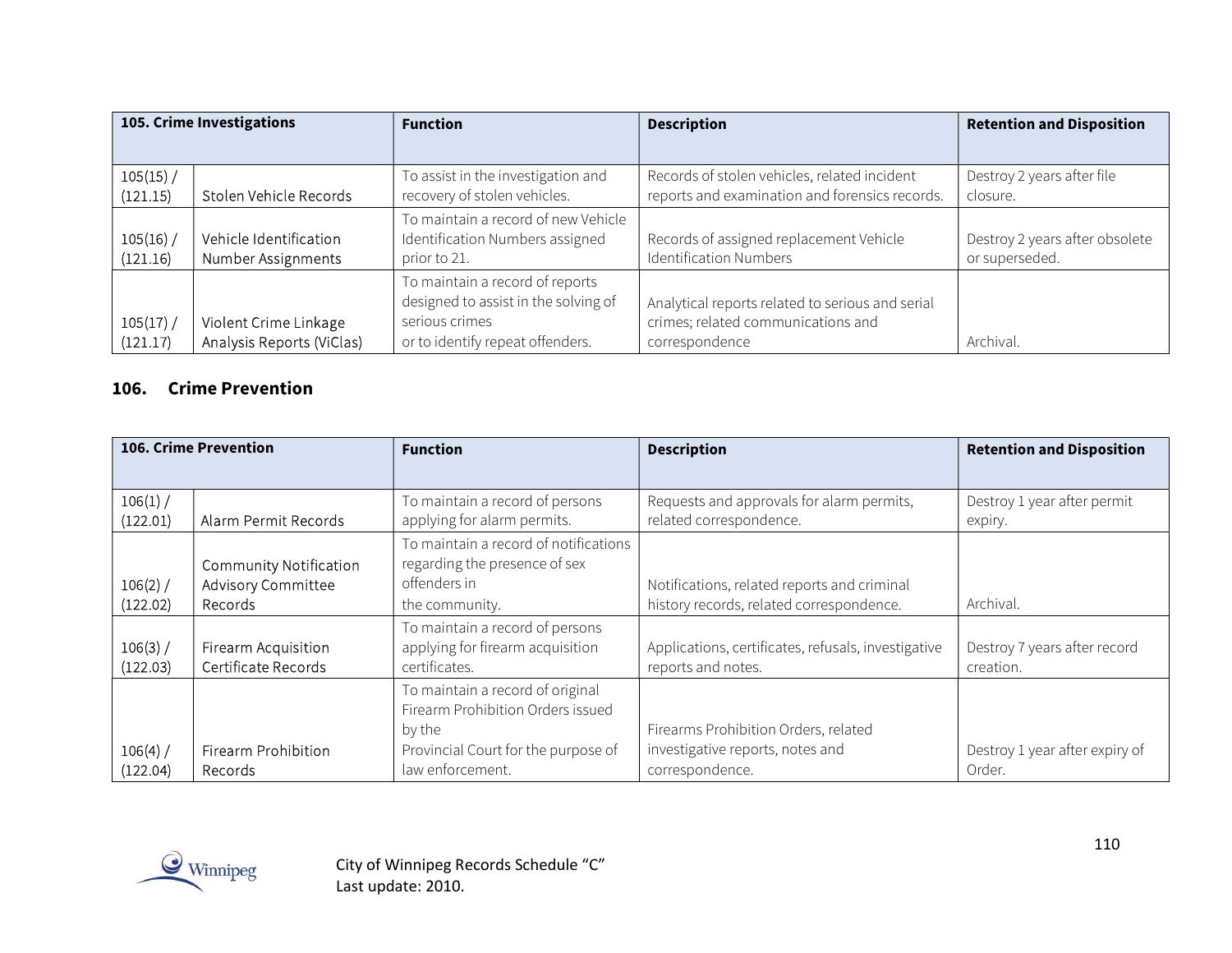| <b>106. Crime Prevention</b> |                                                | <b>Function</b>                                                                                                                                                                                                                                                           | <b>Description</b>                                                                                                                                                       | <b>Retention and Disposition</b>          |
|------------------------------|------------------------------------------------|---------------------------------------------------------------------------------------------------------------------------------------------------------------------------------------------------------------------------------------------------------------------------|--------------------------------------------------------------------------------------------------------------------------------------------------------------------------|-------------------------------------------|
|                              |                                                |                                                                                                                                                                                                                                                                           |                                                                                                                                                                          |                                           |
| 106(5) /<br>(122.05)         | Firearms Dealers and<br><b>Museums Files</b>   | To maintain a record of dealers and<br>museums licensed to hold or own<br>firearms.                                                                                                                                                                                       | Applications, licenses, inventory records and<br>notes, inspection reports and related<br>correspondence.                                                                | Destroy 7 years after record<br>creation. |
| 106(6) /<br>(122.06)         | Firearms Disposal Records                      | To maintain a record of firearms<br>destroyed by Winnipeg Police<br>Service.                                                                                                                                                                                              | Firearm Disposal Forms.                                                                                                                                                  | Destroy 7 years after record<br>creation. |
| 106(7) /<br>(122.07)         | <b>Firearms Interest Person</b><br>(FIP) Files | To maintain records of individuals<br>who may not be eligible to hold a<br>firearms<br>license.                                                                                                                                                                           | Investigative reports and notes, medical reports,<br>other incident reports and related<br>correspondence.                                                               | Destroy 2 years after record<br>creation. |
| 106(8) /<br>(122.08)         | Firearms Transfer Records                      | To administer and regulate the<br>transfer of restricted or prohibited<br>firearms.                                                                                                                                                                                       | Authorizations to transport firearms, permits<br>and related reports and correspondence.                                                                                 | Destroy 1 year after record<br>creation.  |
| 106(9) /<br>(122.09)         | <b>Gun Collector Records</b>                   | To maintain a record of individuals<br>qualified as gun collectors.                                                                                                                                                                                                       | Records of individuals qualified to own guns for<br>collecting, research and scientific purposes.                                                                        | Destroy 7 year after record<br>creation.  |
| $106(10)$ /<br>(122.10)      | Parole Records                                 | To maintain a record of parolees.                                                                                                                                                                                                                                         | Records related to the release and monitoring<br>of parolees, including hearing records,<br>statements, reports, correspondence,<br>memoranda and other related records. | Destroy 1 year after parole<br>expires.   |
| $106(12)$ /<br>(122.11)      | <b>Restricted Firearms</b><br>Registrations    | To maintain a record of applications<br>for the registration of restricted or<br>prohibited firearms.                                                                                                                                                                     | Applications, approvals, related<br>correspondence and notes.                                                                                                            | Destroy 7 years after record<br>creation. |
| 106(13) /<br>(122.12)        | Record Review Board File                       | Under City of Winnipeg By-law No.<br>6551/95 and The Taxicab Act,<br>persons applying for specified City<br>licenses, Taxicab License or Driving<br>Instructor License must be<br>approved by the Winnipeg Police<br>Record Review Board before the<br>license is issued. | Record of applicants approved and denied, and<br>related correspondence and Documentation.                                                                               | Destroy 2 years after record<br>creation. |

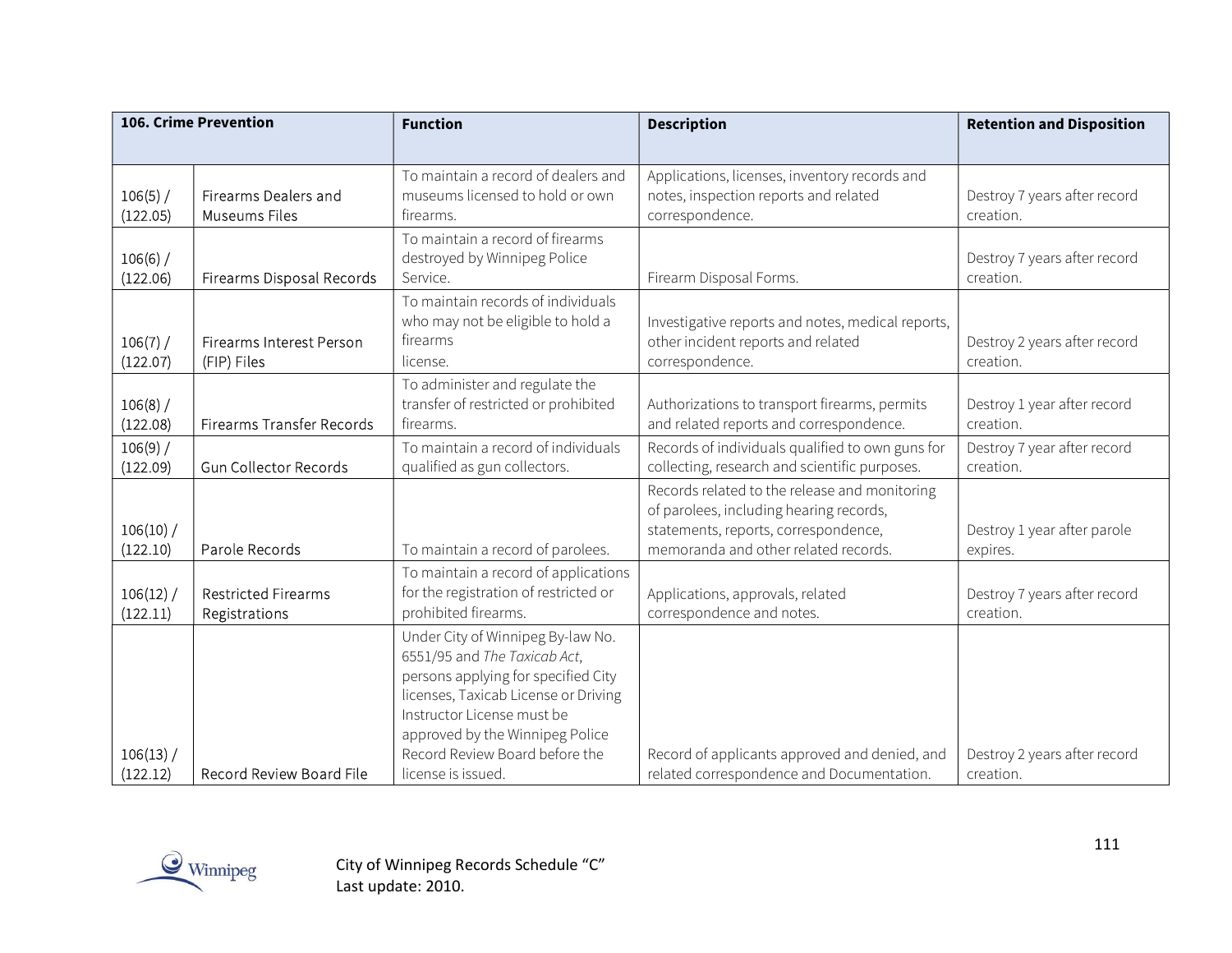| <b>106. Crime Prevention</b> |                                      | <b>Function</b>                                                                                                  | <b>Description</b>                                                                                                                                                                                                  | <b>Retention and Disposition</b>      |
|------------------------------|--------------------------------------|------------------------------------------------------------------------------------------------------------------|---------------------------------------------------------------------------------------------------------------------------------------------------------------------------------------------------------------------|---------------------------------------|
|                              |                                      |                                                                                                                  |                                                                                                                                                                                                                     |                                       |
| 106(14)<br>(122.13)          | Vulnerable Persons Client<br>Records | To maintain a record of vulnerable<br>persons for the purposes of<br>operating the Community Liaison<br>Program. | Records of adults with mental disabilities who<br>need assistance in meeting their basic needs;<br>records related to monitoring and assisting<br>vulnerable persons, related correspondence<br>and communications. | Destroy 1 year after file<br>closure. |

#### 107. Crime Statistics

|          | <b>107. Crime Statistics</b> | <b>Function</b>                        | <b>Description</b>                                | <b>Retention and Disposition</b> |
|----------|------------------------------|----------------------------------------|---------------------------------------------------|----------------------------------|
|          |                              |                                        |                                                   |                                  |
|          |                              |                                        | Statistical reports and information pertaining to |                                  |
|          |                              |                                        | criminal incidents, arrests, charges, warrants,   |                                  |
|          |                              |                                        | subpoenas, identifications, traffic accidents,    |                                  |
|          |                              | To maintain a record of crime-         | traffic tickets issued, seized and sold vehicles, |                                  |
|          |                              | related statistics collected about the | divisional and unit activities and workloads, and |                                  |
| 107(1) / |                              | City of Winnipeg for analytical,       | other crime and police-related activities and     | Destroy 2 years after obsolete   |
| (123.01) | Crime Statistical Records    | research and reporting purposes.       | subjects.                                         | or superseded.                   |

## 108. Departmental Human Resources Management

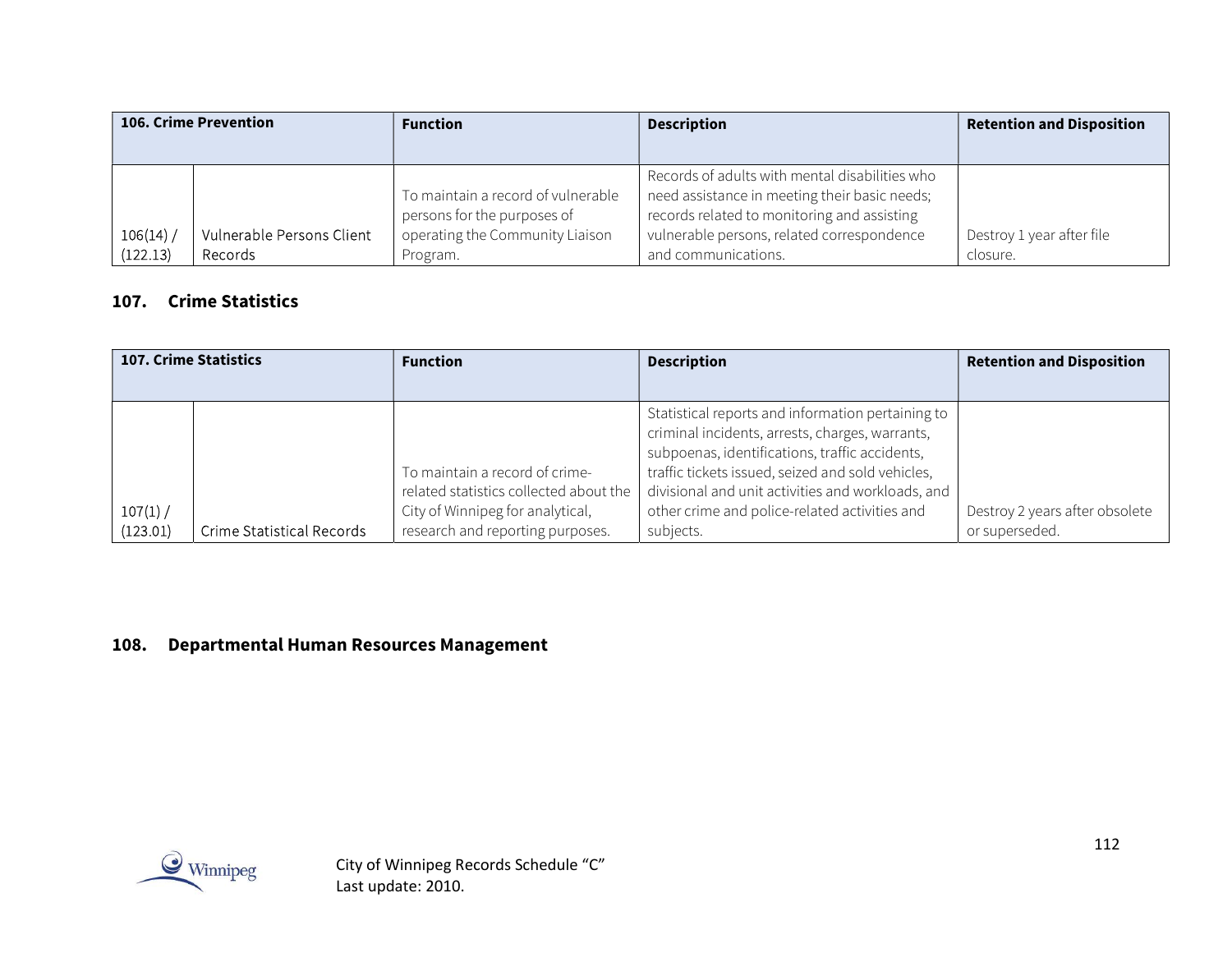| 108. Departmental Human Resources<br>Management |                                                | <b>Function</b>                                                                                                                                                                                     | <b>Description</b>                                                                                                                                 | <b>Retention and Disposition</b>                     |
|-------------------------------------------------|------------------------------------------------|-----------------------------------------------------------------------------------------------------------------------------------------------------------------------------------------------------|----------------------------------------------------------------------------------------------------------------------------------------------------|------------------------------------------------------|
| 108(1) /<br>(124.01)                            | Behavioural Health<br>Services Program Files   | To maintain a record of the delivery<br>of psychological, counselling, peer<br>assistance, fitness and wellness,<br>chaplain and other behavioural<br>health services to departmental<br>employees. | Case files including incident reports, personal<br>health information, referrals,<br>recommendations, correspondence and other<br>related records. | Destroy 30 years after<br>termination of employment. |
| 108(2) /<br>(124.02)                            | Police Psychological<br><b>Testing Records</b> | To maintain a record of<br>psychological tests administered to<br>recruit applicants and specialty<br>units.                                                                                        | Coded test results, related reports and<br>correspondence.                                                                                         | Destroy 60 years after record<br>creation.           |

## 109. Police Academy

| 109. Police Academy  |                                                   | <b>Function</b>                                                                                        | <b>Description</b>                                                                                                                                                                                                                                       | <b>Retention and Disposition</b>                     |
|----------------------|---------------------------------------------------|--------------------------------------------------------------------------------------------------------|----------------------------------------------------------------------------------------------------------------------------------------------------------------------------------------------------------------------------------------------------------|------------------------------------------------------|
|                      |                                                   | To maintain a historical record of                                                                     |                                                                                                                                                                                                                                                          |                                                      |
| 109(1) /<br>(125.01) | Academy Class Lists                               | the Classes attending the Winnipeg<br>Police Academy.                                                  | Class lists, test marks, final class standings,<br>photographs and other related records.                                                                                                                                                                | Archival.                                            |
| 109(2) /<br>(125.02) | Member Training Records                           | To maintain a record of training and<br>testing provided to members of the<br>Winnipeg Police Service. | Records related to the training, testing and<br>evaluation of members of the<br>Winnipeg Police Service, including firearm<br>qualification records, Police Vehicle Operations<br>training records and records of other in-service<br>training provided. | Destroy 60 years after<br>termination of employment. |
|                      |                                                   | To maintain a record of the training<br>of Winnipeg Police Service recruits                            | Records include performance evaluations, tests<br>and exams, attendance sheets,                                                                                                                                                                          |                                                      |
| 109(2) /<br>(125.03) | Recruit and Non-Member<br><b>Training Records</b> | and nonmembers<br>from outside agencies.                                                               | assessments, attendees lists and other related<br>records.                                                                                                                                                                                               | Destroy 2 years after file<br>closure.               |

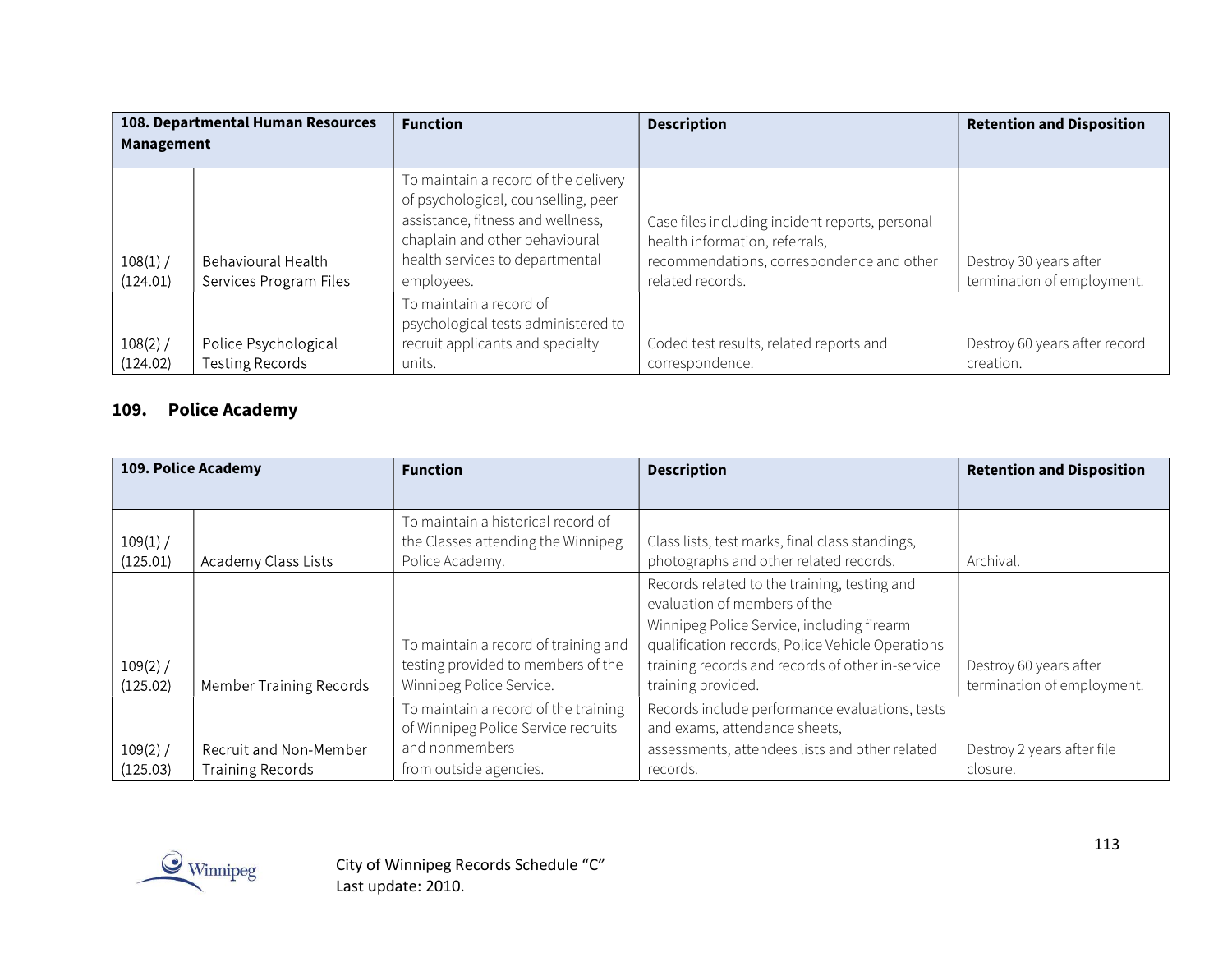# 110. Police Response

| 110. Police Response |                                      | <b>Function</b>                                                                               | <b>Description</b>                                                                                                                                                      | <b>Retention and Disposition</b>           |
|----------------------|--------------------------------------|-----------------------------------------------------------------------------------------------|-------------------------------------------------------------------------------------------------------------------------------------------------------------------------|--------------------------------------------|
|                      |                                      |                                                                                               |                                                                                                                                                                         |                                            |
| 110(1) /<br>(126.01) | Compassionate to Locate<br>Records   | To maintain a record of requests to<br>locate persons for compassionate<br>reasons.           | Requests to locate, personal and vehicle<br>descriptions, police reports and<br>investigative notes and correspondence.                                                 | Destroy 1 year after file<br>closure.      |
| 110(2) /<br>(126.02) | Dispatch and Call History<br>Records | To maintain a record of persons<br>requesting service.                                        | Alphabetical listing of persons requesting<br>service, incident number generated,<br>record of units assigned, nature of the call and<br>final disposition of the call. | Destroy 10 years after record<br>creation. |
| 110(3) /<br>(126.03) | High Speed Pursuit<br><b>Records</b> | To maintain a record of high speed<br>pursuits involving Winnipeg Police<br>Service vehicles. | High Speed Pursuit reports and related<br>correspondence and communications.                                                                                            | Destroy 5 years after file<br>closure.     |

### 111. Traffic Law Enforcement

| 111. Traffic Law Enforcement |                                                | <b>Function</b>                                                                                                               | <b>Description</b>                                                                                                                                                                                                                             | <b>Retention and Disposition</b>          |
|------------------------------|------------------------------------------------|-------------------------------------------------------------------------------------------------------------------------------|------------------------------------------------------------------------------------------------------------------------------------------------------------------------------------------------------------------------------------------------|-------------------------------------------|
|                              |                                                |                                                                                                                               |                                                                                                                                                                                                                                                |                                           |
| 111(1) /<br>(127.01)         | Accident Enquiry Board<br>Reports              | To maintain a record of Police<br>Service members who have been<br>involved in incidents involving<br>damage to cruiser cars. | Reports, Board decisions and notes, statements<br>and related notes and correspondence.                                                                                                                                                        | Destroy 3 years after record<br>creation. |
|                              |                                                | To maintain a record of over-                                                                                                 |                                                                                                                                                                                                                                                |                                           |
| 111(2) /<br>(127.02)         | <b>Escort and Weigh Scale</b><br>Records       | dimensional vehicles needing police<br>escorts.                                                                               | Escort forms, weigh scale forms.                                                                                                                                                                                                               | Destroy 2 years after record<br>creation. |
| 111(3) /<br>(127.03)         | Serious Motor Vehicle<br><b>Accident Files</b> | To maintain a record of<br>investigations of serious motor<br>vehicle accidents for use in Court<br>proceedings.              | Investigative and analytical reports, witness<br>statements, medical examiner information,<br>correspondence, court briefs, photographs and<br>drawings and other documents related to the<br>investigation of a fatal motor vehicle accident. | Destroy 7 years after file<br>closure.    |